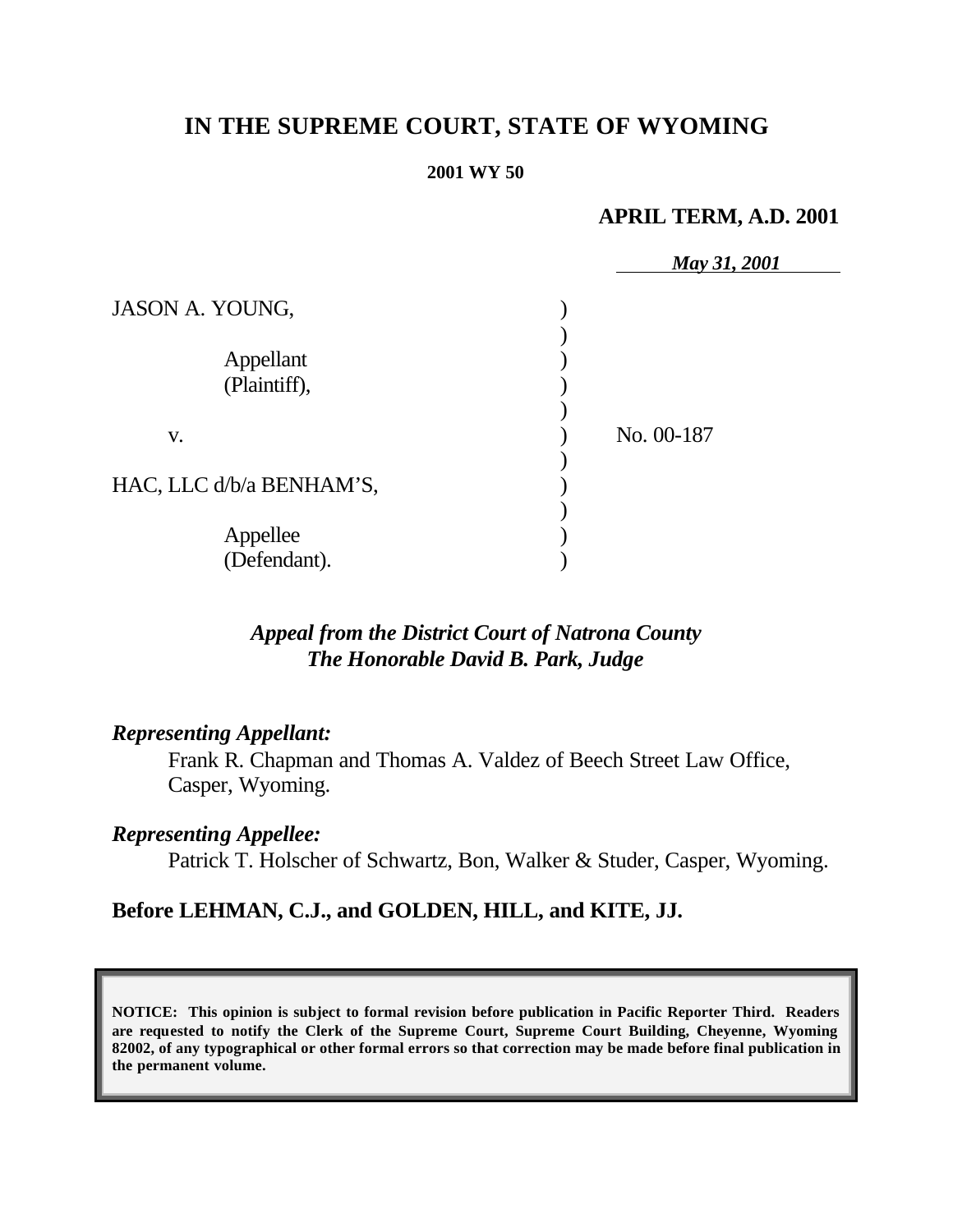### **GOLDEN**, Justice.

[¶1] In this personal injury action, Appellant Jason A. Young (Young) alleged Appellee HAC, LLC (HAC), negligently caused the personal injuries that Young suffered when assaulted by another customer while both patronized HAC's business. A jury returned a verdict finding that HAC was not negligent. During trial, Young had attempted to enter into evidence the sworn statement of the customer who had assaulted Young and caused his injuries. Young appeals the jury verdict alleging that the trial court erred when it ruled that the assaulting customer's sworn statement was hearsay that was inadmissible as a statement against interest, W.R.E. 804(b)(3), or under the catchall exception, W.R.E. 804(b)(6). We hold that the trial court did not err in ruling the sworn statement inadmissible.

#### **ISSUES**

[¶2] Young presents this sole issue for our review:

1. Did the District Court commit reversible error by barring the sworn statement of Travis Kidd to be admitted into evidence as an exception to the hearsay rule?

HAC believes the issue is:

Is a sworn statement by an assailant admissible in its entirety under W.R.E.  $804(b)(3)$  or W.R.E.  $804(b)(6)$  when that assailant has already been sentenced for the assault and when the party taking the statement intentionally chooses not to preserve the assailant's testimony for trial through a deposition?

#### **FACTS**

[¶3] HAC operates a restaurant and tavern called Benhams. On February 18, 1995, Young and friends were at Benhams to hear a band. Travis Kidd was also there with his girlfriend and friends. Kidd, apparently upset with his girlfriend, was disruptive, abusive, and threatening. After telling his group that he was going to hit the next person that walked by, Kidd attacked Young as Young walked by on his way out of the establishment, severely injuring him. Kidd was charged with and sentenced for aggravated assault.

[¶4] On March 7, 1997, Young filed suit against HAC, and HAC filed cross-claims against Kidd. Trial was set for May 24, 1999. HAC's suit against Kidd was dismissed in January of 1998. Kidd gave a sworn statement to Young's attorney on July 8, 1997. Although Kidd's attorney was present during the making of the sworn statement, HAC's attorney had not been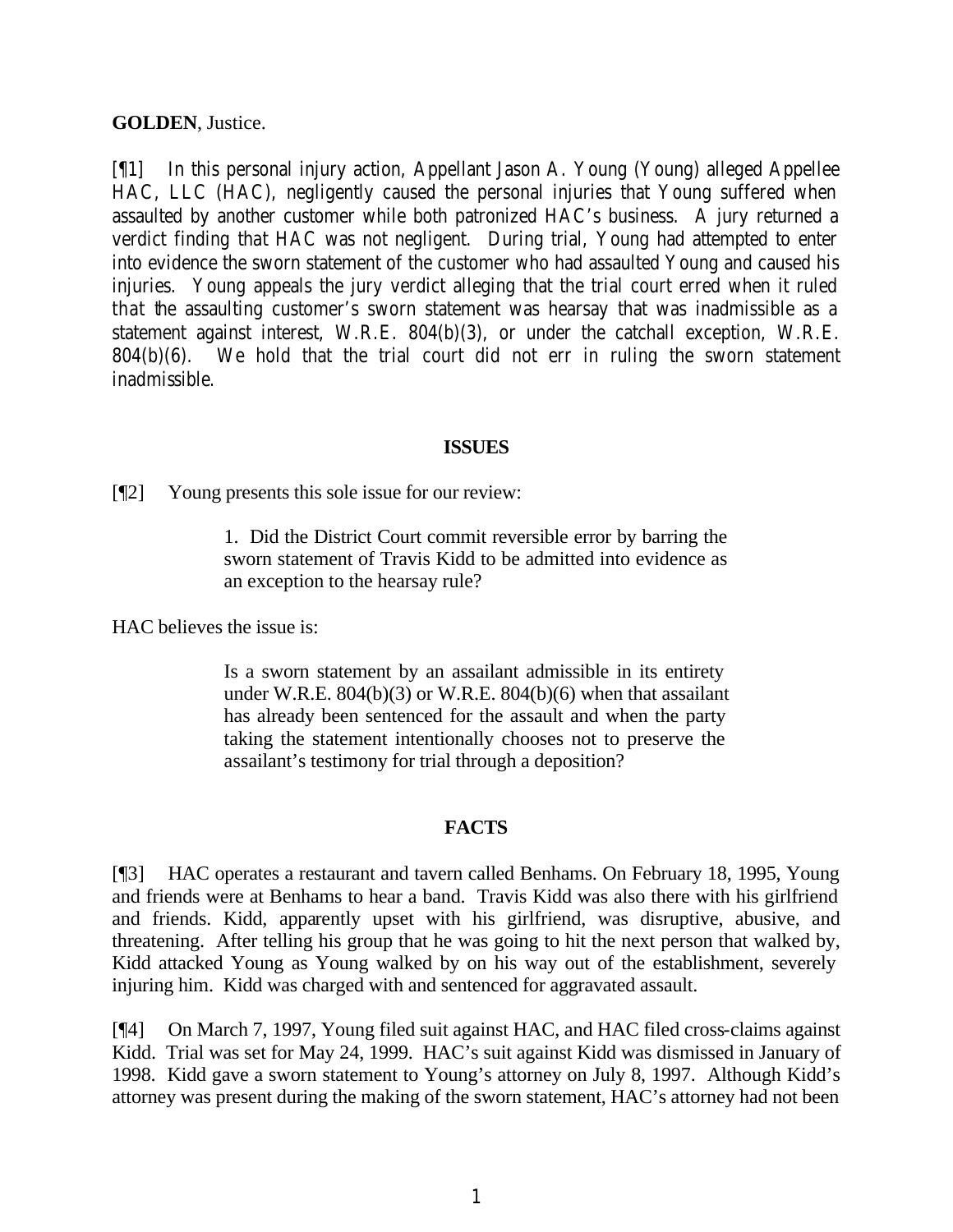notified and was not present. The civil trial was rescheduled for March 13, 2000, and on February 24, 2000, Young issued a trial subpoena for Kidd. Kidd could not be located, and the subpoena was not served.

[¶5] On March 10, 2000, Young notified HAC that Kidd was unavailable as a witness and Young intended to read Kidd's sworn statement into evidence at trial. HAC objected, and, on March 14, after trial had begun, the trial court heard oral arguments on the issue. Ruling from the bench, the court analyzed the application of W.R.E. 804(b)(3) and (6), and found it relevant that Young had failed to take Kidd's deposition. The trial court denied admission of the sworn statement. The jury returned a verdict finding HAC had not been negligent. This appeal followed.

#### **DISCUSSION**

#### **Standard of Review**

[¶6] Admission of evidence, including the admission of hearsay, is within the sound discretion of the trial court; we will not disturb evidentiary rulings unless the appellant demonstrates a clear abuse of discretion. *Brown v. Michael Pryor, M.D., P.C.,* 954 P.2d 1349, 1350 (Wyo. 1998).

> [T]he core of our inquiry must reach "the question of reasonableness of the choice made by the trial court." *Vaughn v. State*, 962 P.2d 149, 151 (Wyo. 1998). "Judicial discretion is a composite of many things, among which are conclusions drawn from objective criteria; it means a sound judgment exercised with regard to what is right under the circumstances and without doing so arbitrarily or capriciously." *Id.* (quoting *Byerly v. Madsen,* 41 Wash.App. 495, 704 P.2d 1236, 1238 (1985)); *Basolo,* 907 P.2d [348] at 353 [Wyo. 1995]. We must ask ourselves whether the district court could reasonably conclude as it did and whether any facet of its ruling was arbitrary or capricious.

*Carlton v. Carlton*, 997 P.2d 1028, 1031 (Wyo. 2000).

### **W.R.E. 804**

[¶7] W.R.E. 804 states in relevant part:

(a) *Definition of unavailability*. -- "Unavailability as a witness" includes situations in which the declarant: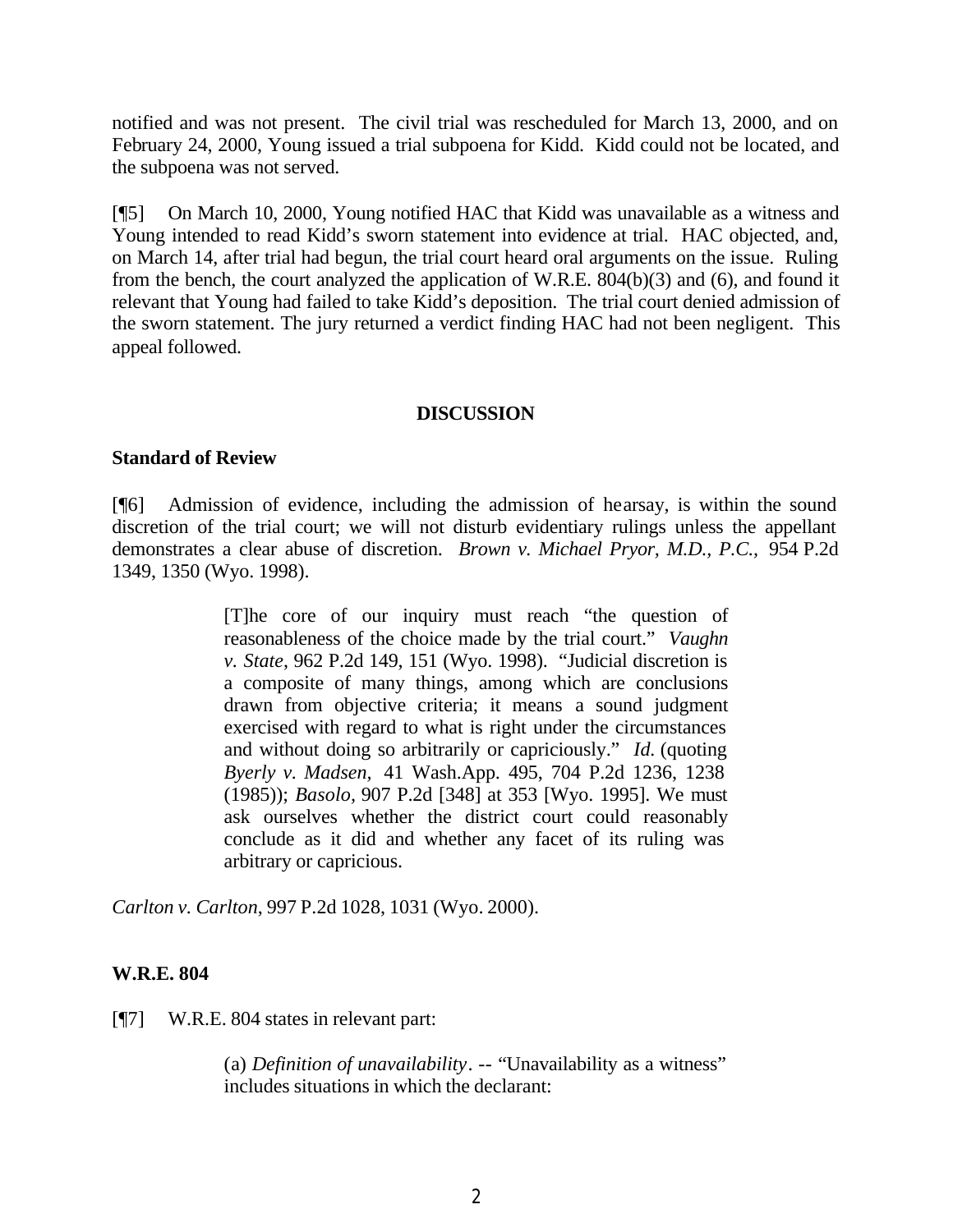\*\*\*\*

(5) Is absent from the hearing and the proponent of his statement has been unable to procure his attendance by process or other reasonable means.

\*\*\*\*

(b) *Hearsay exceptions*. -- The following are not excluded by the hearsay rule if the declarant is unavailable as a witness:

\*\*\*\*

(3) Statement Against Interest. -- A statement which was at the time of its making so far contrary to the declarant's pecuniary or proprietary interest, or so far tended to subject him to civil or criminal liability, or to render invalid a claim by him against another, that a reasonable man in his position would not have made the statement unless he believed it to be true. A statement tending to expose the declarant to criminal liability and offered to exculpate the accused is not admissible unless corroborating circumstances clearly indicate the trustworthiness of the statement.

\*\*\*\*

(6) Other Exceptions. -- A statement not specifically covered by any of the foregoing exceptions but having equivalent circumstantial guarantees of trustworthiness, if the court determines that (A) the statement is offered as evidence of a material fact; (B) the statement is more probative on the point for which it is offered than any other evidence which the proponent can procure through reasonable efforts; and (C) the general purposes of these rules and the interests of justice will best be served by admission of the statement into evidence. However, a statement may not be admitted under this exception unless the proponent of it makes known to the adverse party sufficiently in advance of the trial or hearing to provide the adverse party with a fair opportunity to prepare to meet it, his intention to offer the statement and the particulars of it, including the name and address of the declarant.

[¶8] Young contends that the trial court abused its discretion when it failed to consider Kidd's exposure to civil liability when assessing the evidence as a statement against interest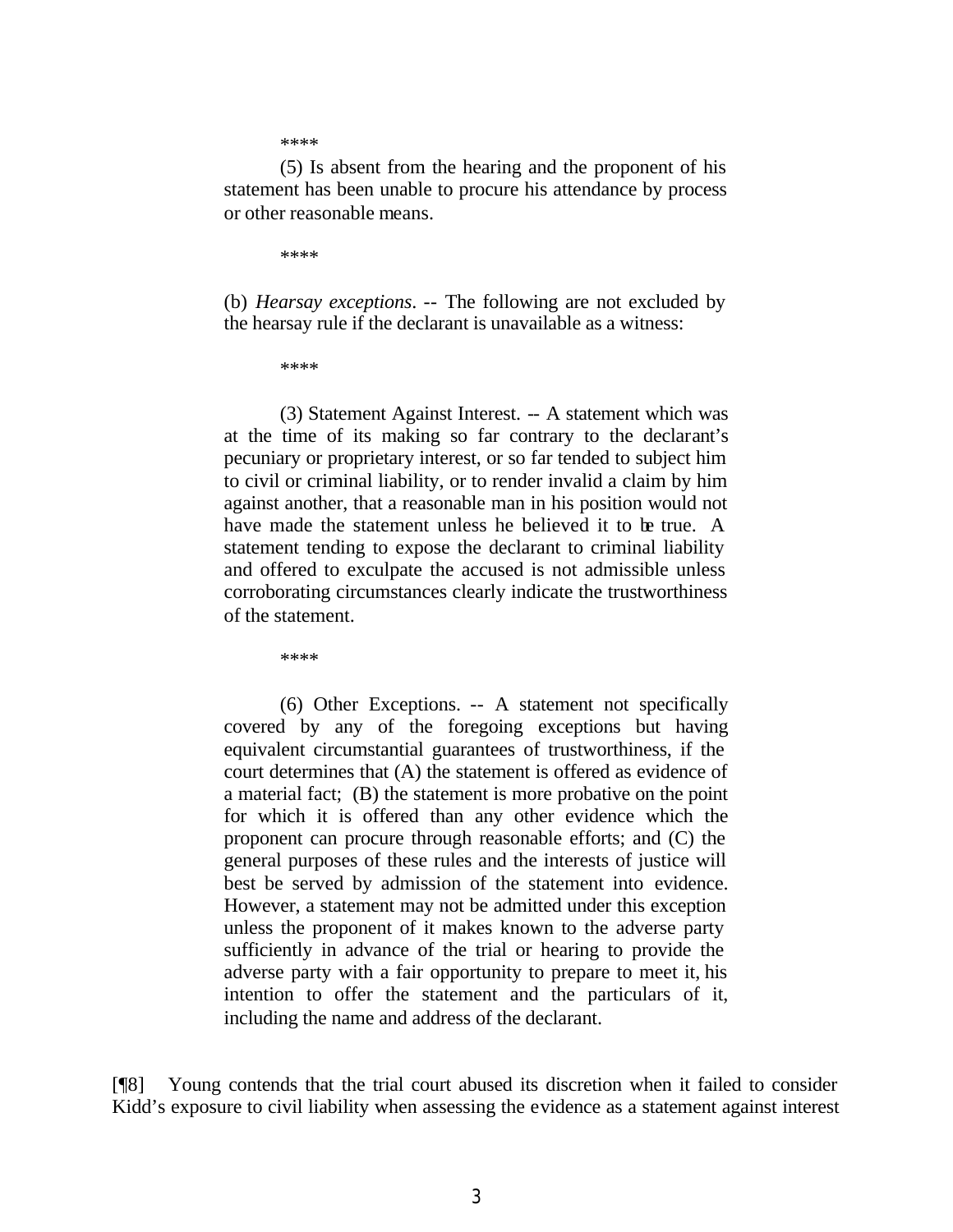and when it decided that the statement did not meet the trustworthiness requirements of W.R.E. 804(b)(6), the catchall exception. HAC contends that although the court properly ruled on the merits, Young's failure to depose Kidd precludes admission of a sworn statement that has not been subject to cross-examination. We first address W.R.E. 804's availability requirement.

### *A. Availability*

[¶9] Compliance with W.R.E. 804(a) is required before the hearsay exceptions of W.R.E. 804(b) can be applied. We will not determine if the substantive requirements of W.R.E. 804(b) were met, unless the threshold eligibility of the unavailability request is demonstrated. *Williams v. Collins Communications, Inc.,* 720 P.2d 880, 886 (Wyo. 1986). In its ruling from the bench, the trial court did not decide whether Young's attempts to subpoena Kidd complied with W.R.E. 804(a), and, because we affirm on other grounds, we need not consider the issue on our own. The trial court did consider Young's failure to depose Kidd as a factor that weighed against admitting the sworn statement under either of the two exceptions.

[¶10] Under the federal rules, an obligation to obtain a deposition exists pursuant to F.R.E  $804(a)(5)$ , which states:

> (a) **Definition of unavailability.** "Unavailability as a witness" includes situations in which the declarant—

> > \*\*\*\*

(5) is absent from the hearing and the proponent of a statement has been unable to procure the declarant's attendance (*or in the case of a hearsay exception under subdivision (b)(2), (3), or (4), the declarant's attendance or testimony)* by process or other reasonable means.

(emphasis added). *See also United States v. Olafson*, 213 F.3d 435, 442 n.3 (9<sup>th</sup> Cir. 2000). Federal courts interpret the emphasized phrase as requiring an attempt to depose a witness, or the court will not find the witness is unavailable and consider admission under the the exceptions in subdivision (b)(2), (3), or (4). Under Wyoming's rules, W.R.E.  $804(a)(5)$  no longer includes this phrase, and we need not consider whether Young had an obligation to depose Kidd before attempting to introduce his statement under W.R.E. 804(b)(3). We agree, however, that the lack of opportunity for cross-examination such as would have been available by deposition may be a factor the trial court can properly consider for admitting statements under the catchall exception, W.R.E. 804(b)(6). Although deposition testimony is also considered hearsay, it may be admissible under either the rules of civil procedure or W.R.E. 804(b)(1). *Brown,* 954 P.2d at 1351.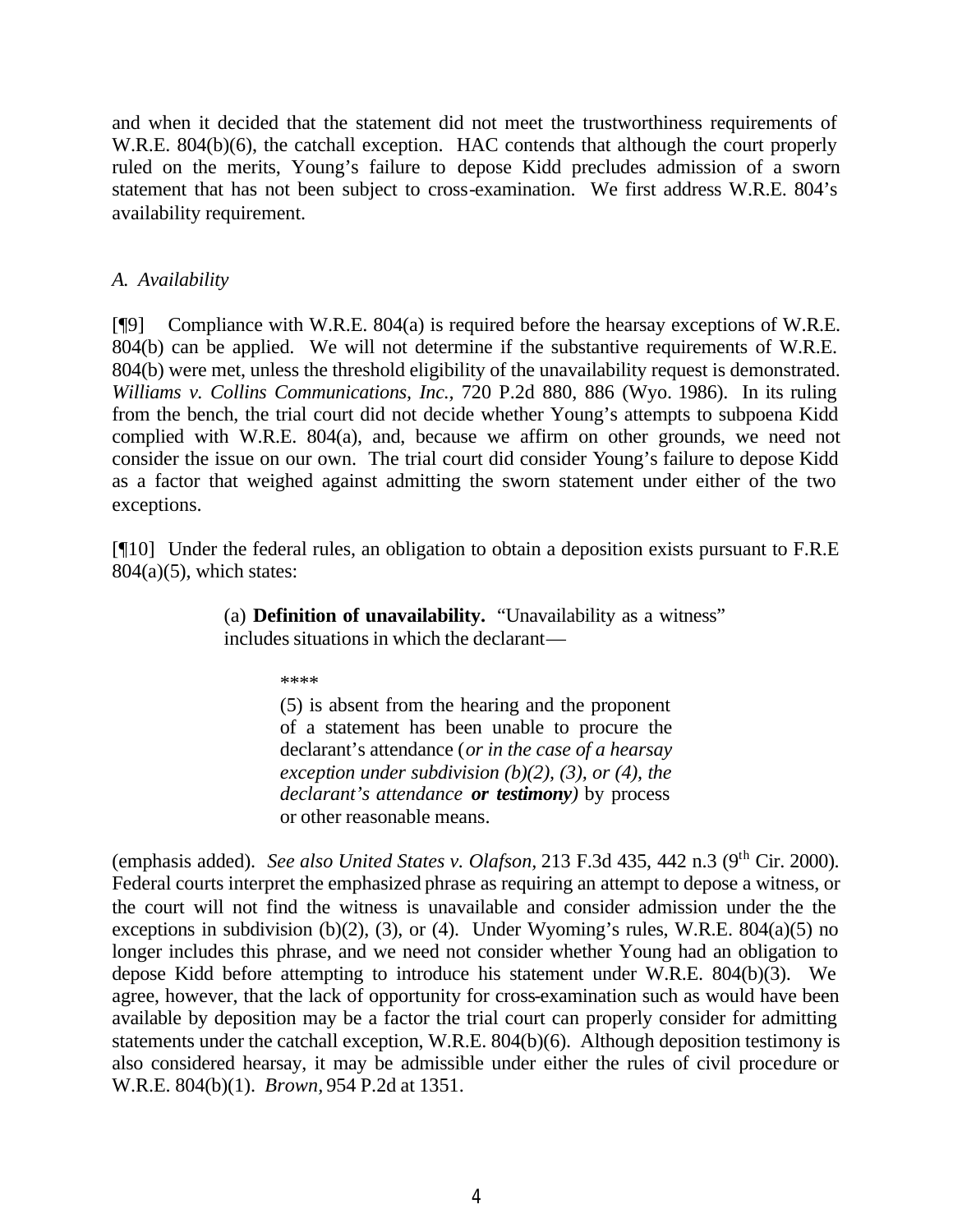### *B. W.R.E. 804(b)(3), Statement Against Interest*

[¶11] Hearsay is defined as "a statement, other than one made by the declarant while testifying at the trial or hearing, offered in evidence to prove the truth of the matter asserted." W.R.E. 801(c). A "statement" is an oral or written assertion or nonverbal conduct intended as an assertion. W.R.E. 801(a). The word "statement" means "a single declaration or remark," rather than "a report or narrative," so that when ruling on the admissibility of a narrative, we must break down the narrative and determine the separate admissibility of each "single declaration or remark." *State v. Phillips*, 194 W.Va. 569, 461 S.E.2d 75, 91 (1995); *see Williamson v. United States*, 512 U.S. 594, 114 S. Ct. 2431, 2434-35, 129 L. Ed. 2d 476 (1994) (discussing hearsay in the context of F.R.E. 804(b)(3) exception for statements against interest).

*Kolb v. State,* 930 P.2d 1238, 1245-46 (Wyo. 1996).

[¶12] Here, Young presented Kidd's lengthy sworn statement to be read into evidence, and the trial court determined that because it contained a number of statements describing what other people believed and saw, it was inadmissible for lack of foundation. Our review indicates that the record supports the trial court's view that nearly all of the sworn statement, which is well over twenty-five pages, primarily consists of statements that are not statements against interest, but are inadmissible narrative.

[¶13] Considering the admissibility of each "single declaration or remark" as we must, we do see that Kidd admits that he assaulted Young; however, as Young acknowledges, Kidd admitted it after he had been tried and convicted for that crime. Consequently, the only liability at stake was civil liability. Young contends that the HAC's pending cross-claim against Kidd qualifies the entire statement as admissible as a statement against interest. HAC contends that Kidd, having already admitted to criminal liability, which then became a matter of public record, did not increase his civil liability, but, instead, was actually attempting to enter an exculpatory statement. *See Johnson v. State,* 930 P.2d 358 (Wyo. 1996).

[¶14] The record shows that the trial court received and considered written memorandum supporting each parties' arguments and heard oral argument. Having considered written and oral argument, the trial court determined that the sworn statement was not a statement against interest and ruled it was inadmissible hearsay. Our review indicates that the record supports the decision to exclude the entire sworn statement. Although a single statement within the entire statement was an admission that he attacked Young, Kidd provided the entire